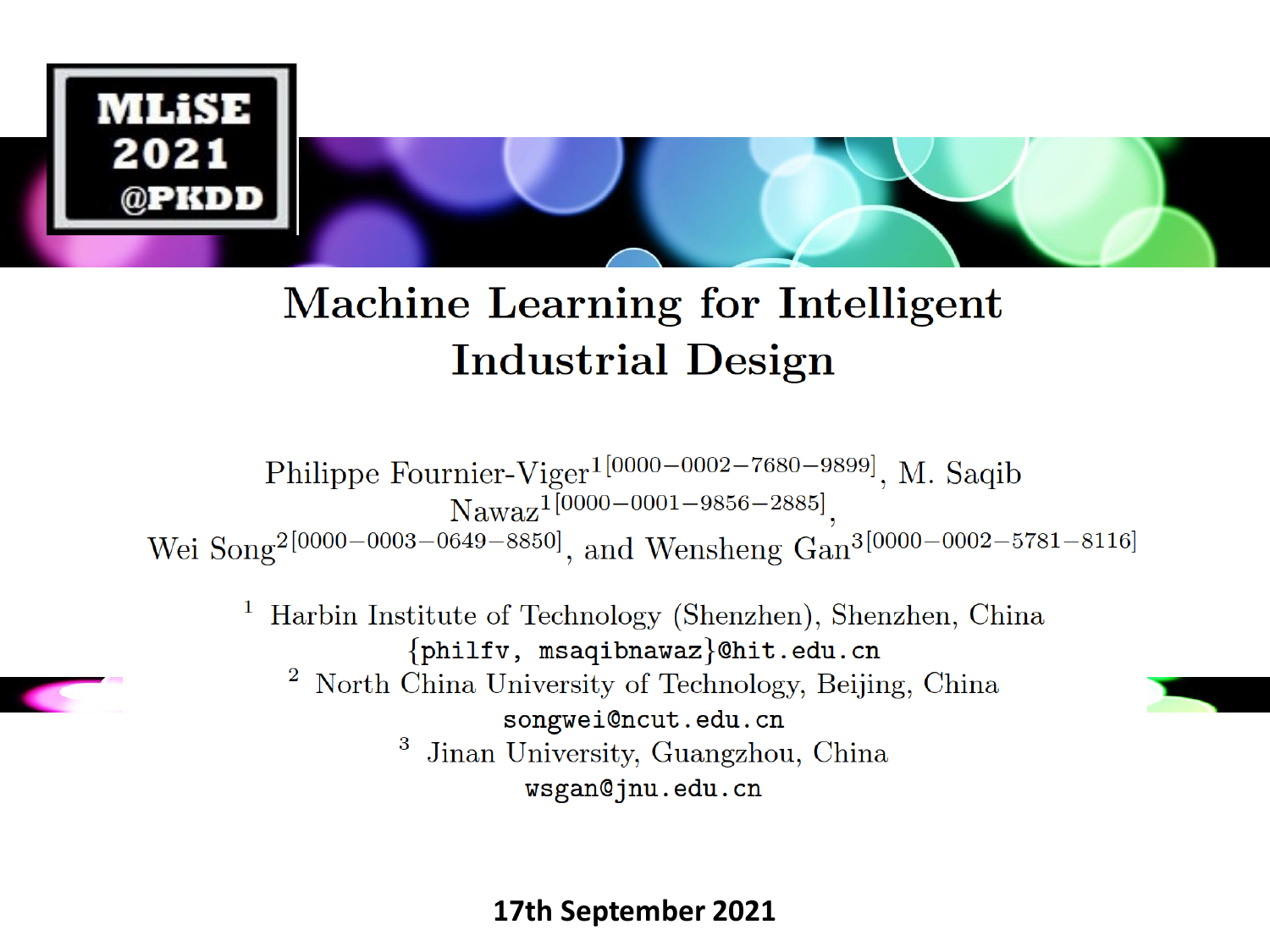## Introduction

- **Industrial design:** process of designing products that are mass-produced in factories (e.g. cars, smartphones)
- Sometimes called **product design** or **new product development**
- Design is important
	- Well-designed products may be acclaimed and generate a large amount of profit
	- Ill-designed products may receive poor reviews, have poor sales, etc.
- **Design** is not easy. **Many constraints**: user satisfaction, how parts are assembled, stored, transported and recycled, profitability, …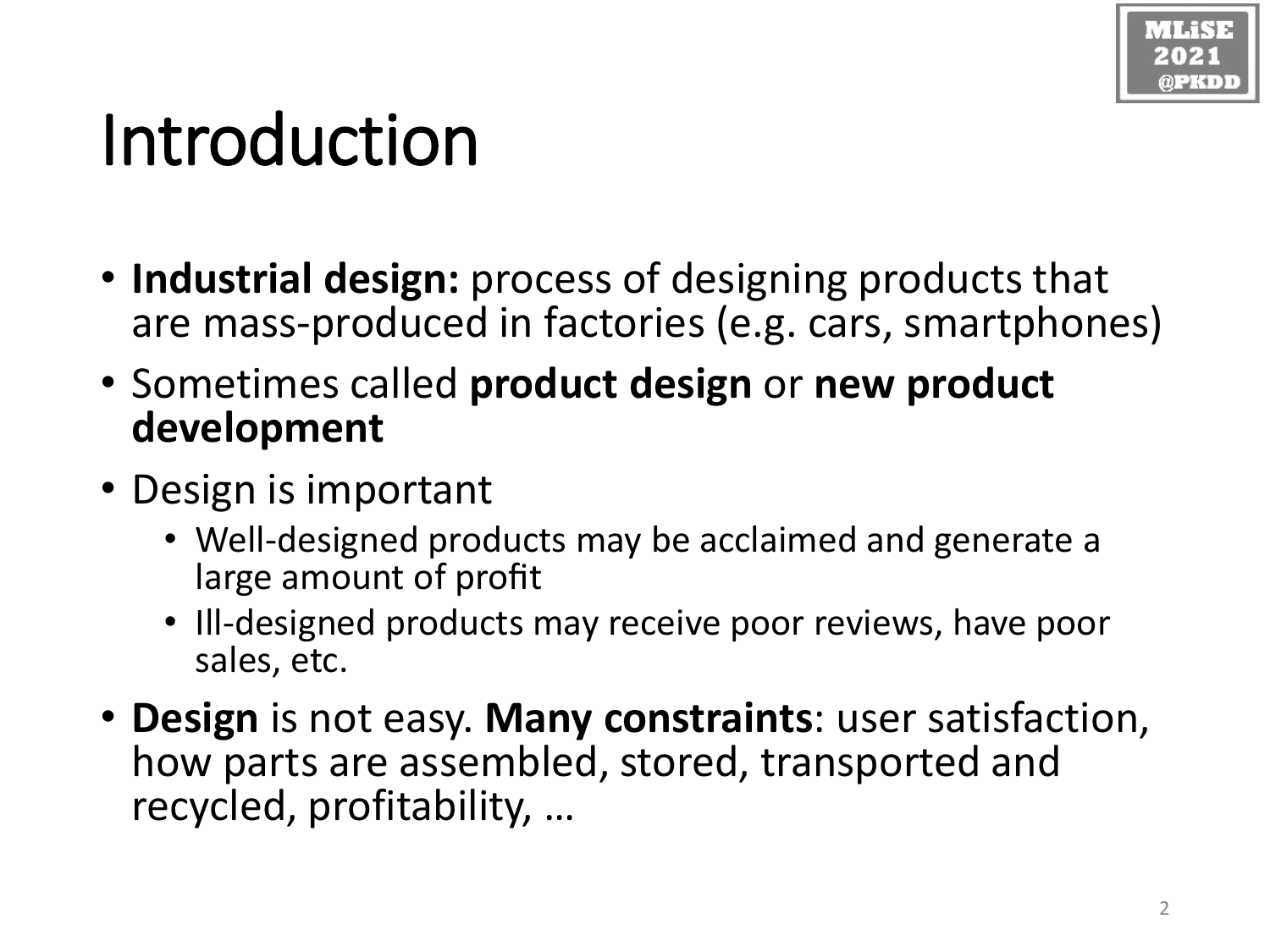

### Contribution

- **Industrial design has several steps** such as: analyzing potential customers wants and needs, planning, prototype design, and user evaluation.
- During **each of these steps**, **data** can be collected as documents such as product specifications and feedback forms, or by other means such as using sensors.
- **Opportunity**: analyze data generated or used during product design using ML techniques, and to build **intelligent design software**.
- **Contribution**: up-to-date review about opportunities for using ML techniques to **build intelligent software for industrial design**.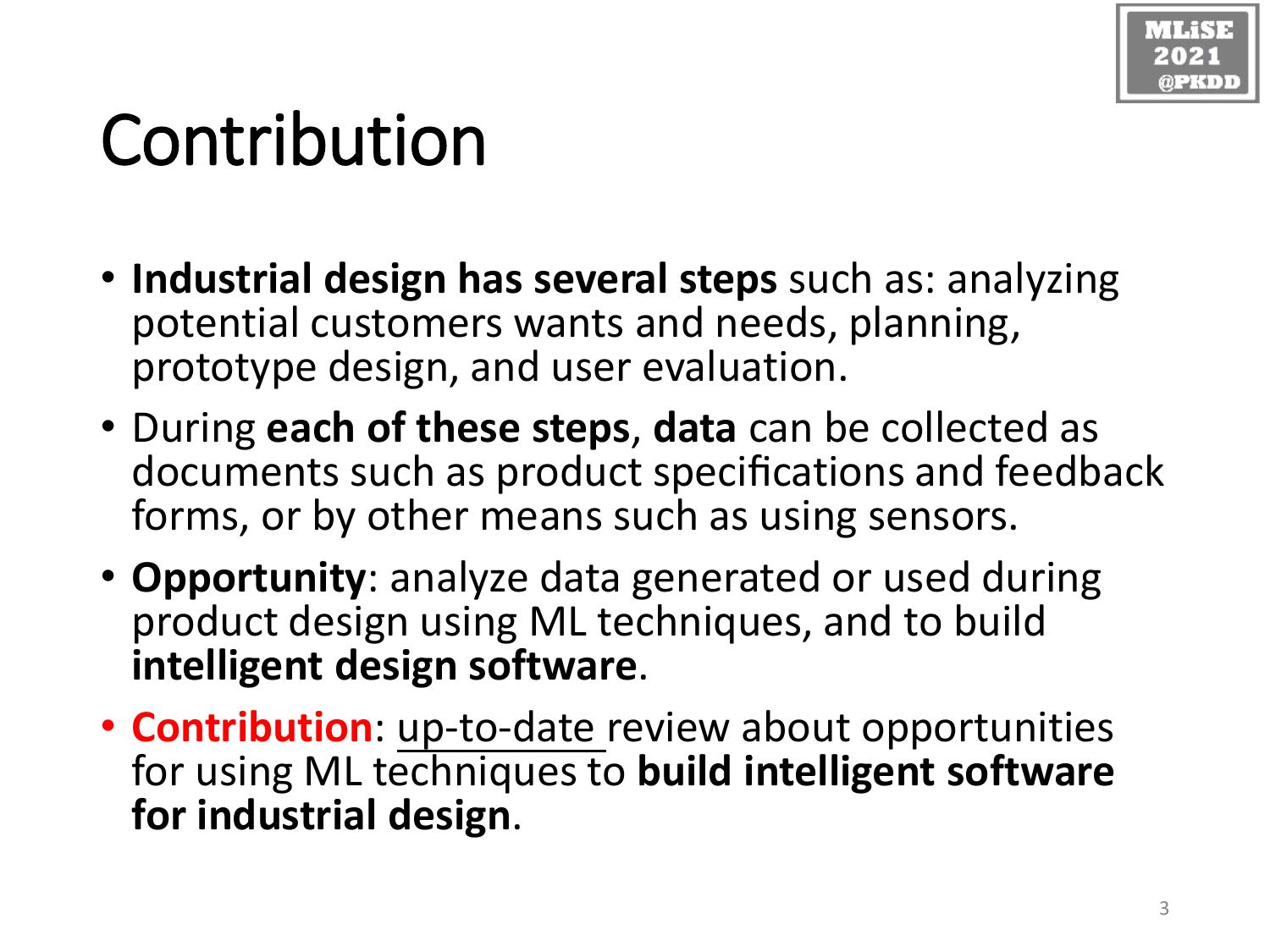### Product development

#### **According to Do et al [17], there are five steps:**

- 1. Product planning: Learning about the needs of users to write requirements for the design of a novel product.
- 2. System design: Producing a general design of a product as a set of modules, which may correspond to existing product parts.
- 3. Detail design: Producing a detailed design of the product modules by designing its parts, product structure, and creating engineering documents.
- 4. Prototyping: Creating a working prototype of the product based on the detailed design (which may result in redesigning the product).
- 5. Preparing the production: This includes planning required material and resource planning for production.

**Product design:** Steps 2 and 3

**Product development**: Steps 1 to 5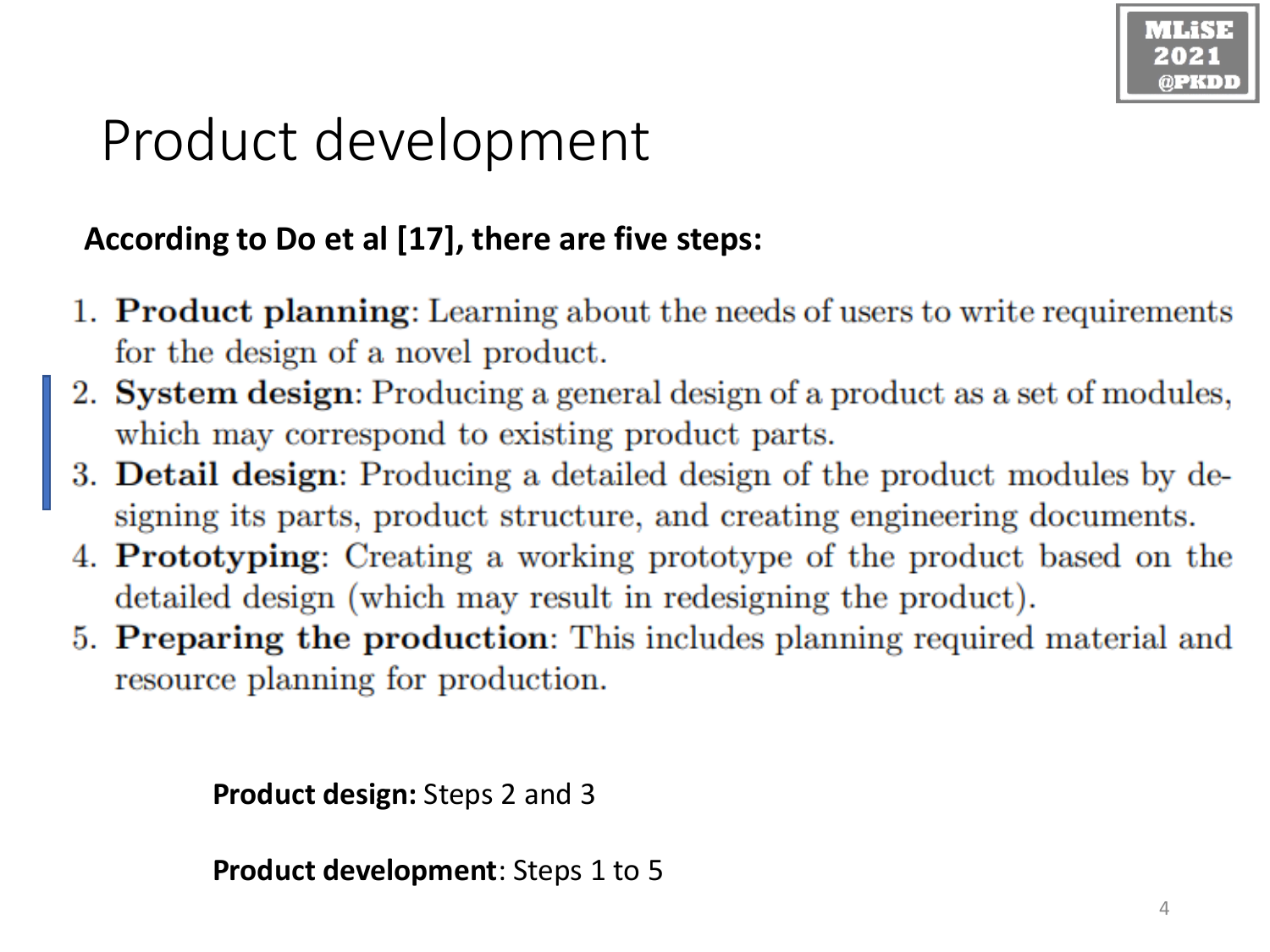# The lifetime of a product

#### **Product development** is a phase in the **lifetime of a product:**

- **beginning of life** : product design and production.
	- finding out what customers want (marketing research)
	- create a product that meets the desired functions.
	- choosing suppliers (procurement),
	- monitoring product quality in manufacturing,
	- managing the manufacturing equipment to ensure efficiency

#### • **middle of life**:

- logistics (inventory, ordering process, product transportation, etc.),
- customer service,
- product support,
- maintenance (preventive and corrective).
- **end of life:**
	- product recovery and recycling.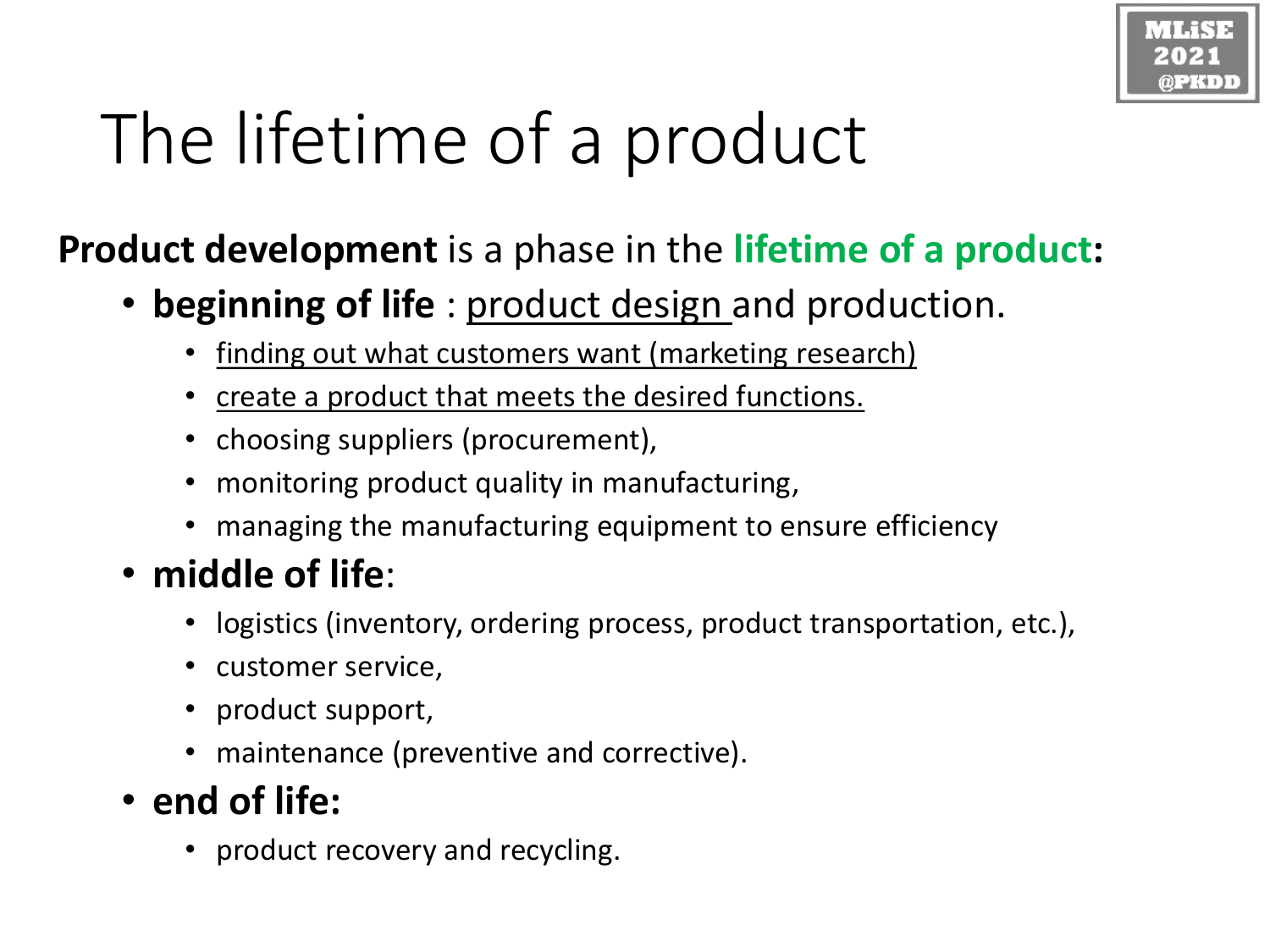

## Lifetime of a product

- The lifetime of a product (from design to recycling) should be considered for product development since they are interrelated [44].
- For example:
	- which supplier or machine will provide/produce the material?
	- how will the product be manufactured, assembled, stored, transported, used, recycled?
	- how much will the product cost?
	- how much profit will it yield?
	- how the product will be marketed? Ignoring these questions during the design phase can cause serious problems
- It is important to fix design problem early to reduce costs!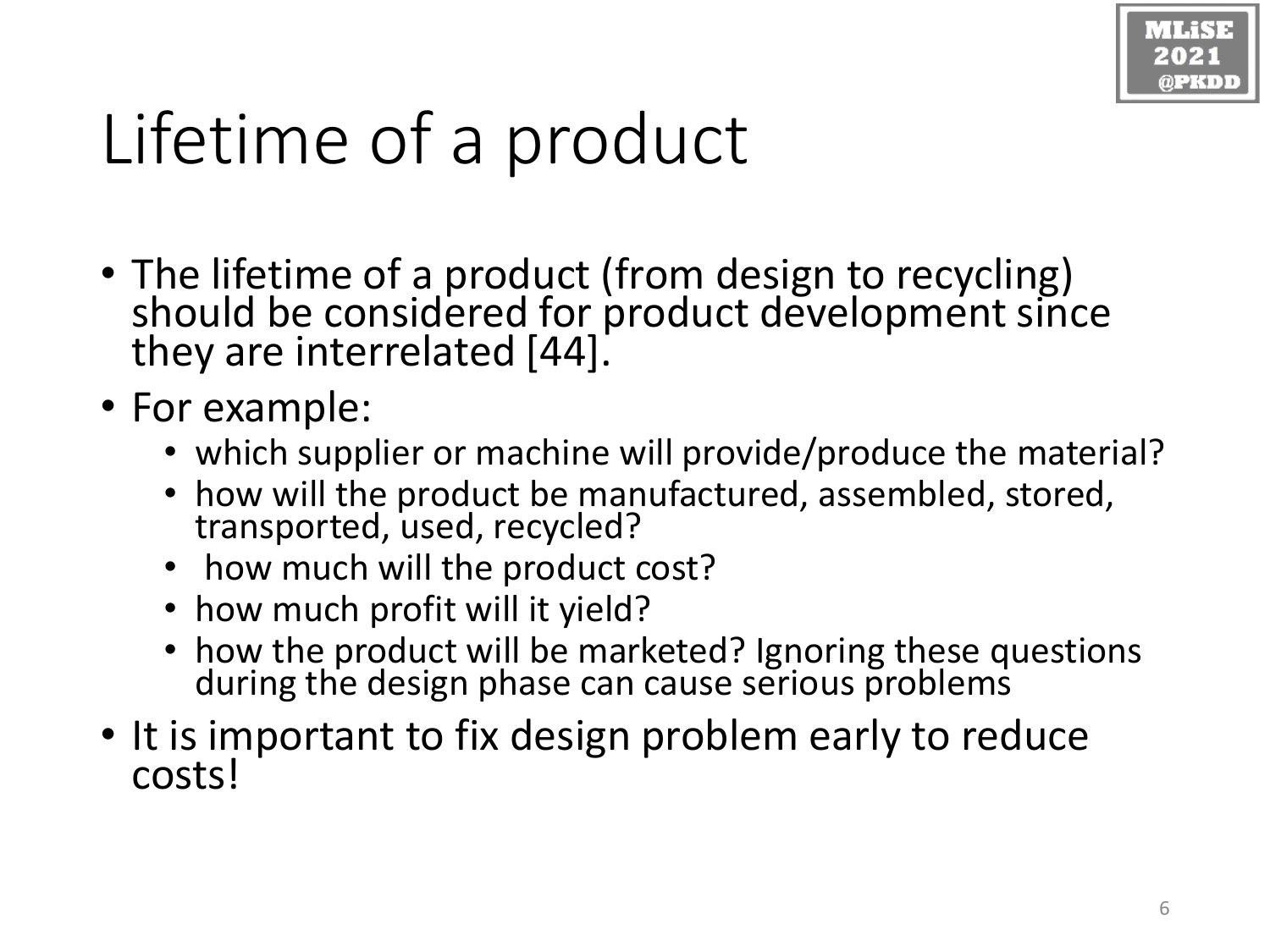

### Product evaluation

- **Product evaluation** is very important.
- Products should be evaluated **as early as possible**  in the product development process.
- **Some evaluation techniques**:
	- marketing research to know what the potential customers want,
	- use surveys (or other methods) to evaluate user satisfaction for a prototype or final product
	- Chan [12] proposed an idea screening module to filter bad ideas before starting to design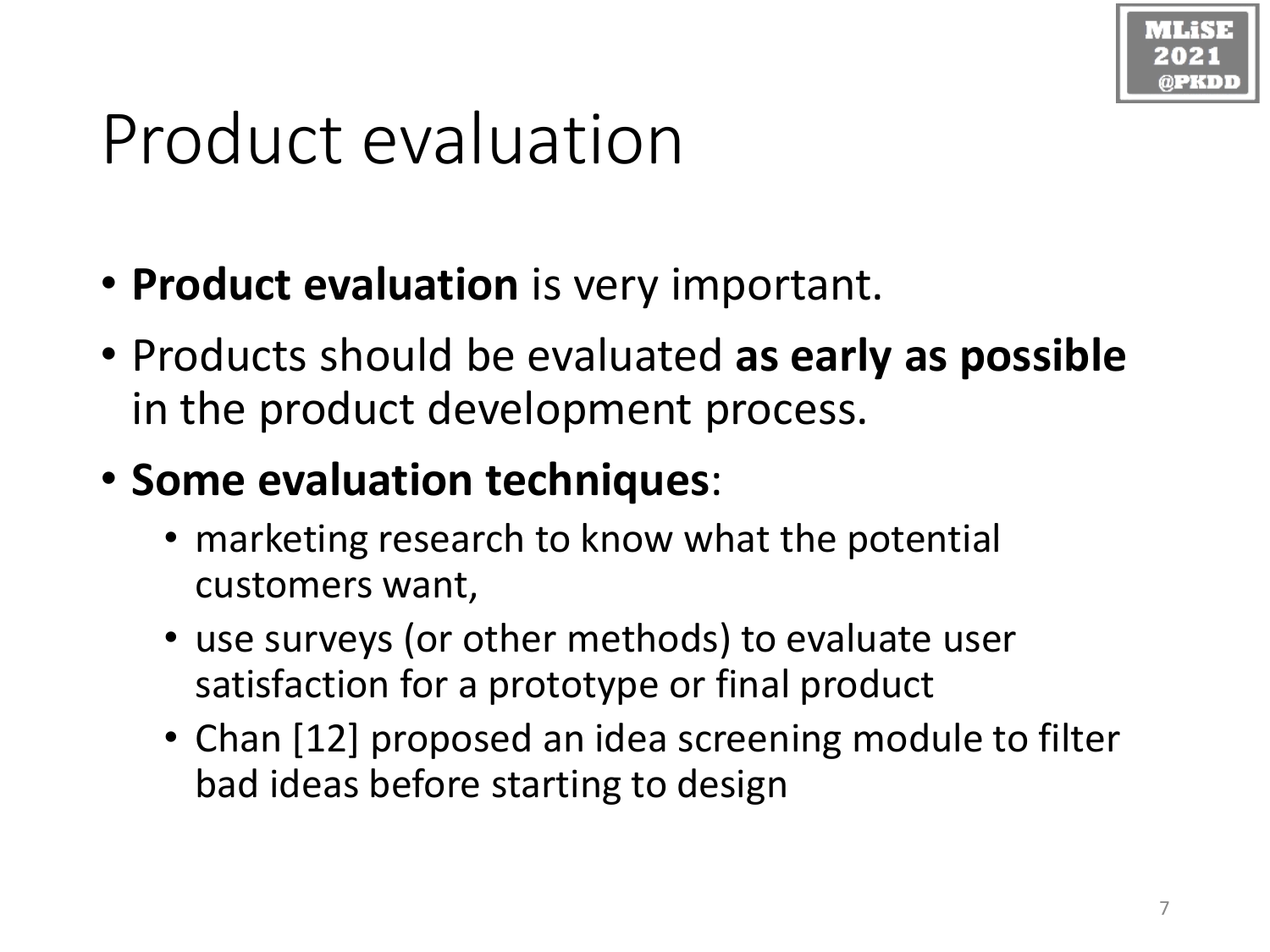## Methodology

- A systematic literature review (SLR) [9] was conducted.
- **Time span:** Publications from 2006 to 2021
- **Source**: Scopus, Web of Science, DBLP, journals and conferences
- **Keywords**: machine learning, data mining, industrial design, product design, customer satisfaction and parametric design + synonyms
- 150 papers, then reduced to 42
- **Countries**: USA > China/Italy > UK
- **Top 3 venues:** Manufacturing & Service Operations, Expert Systems with Applications and Computers in **Industry**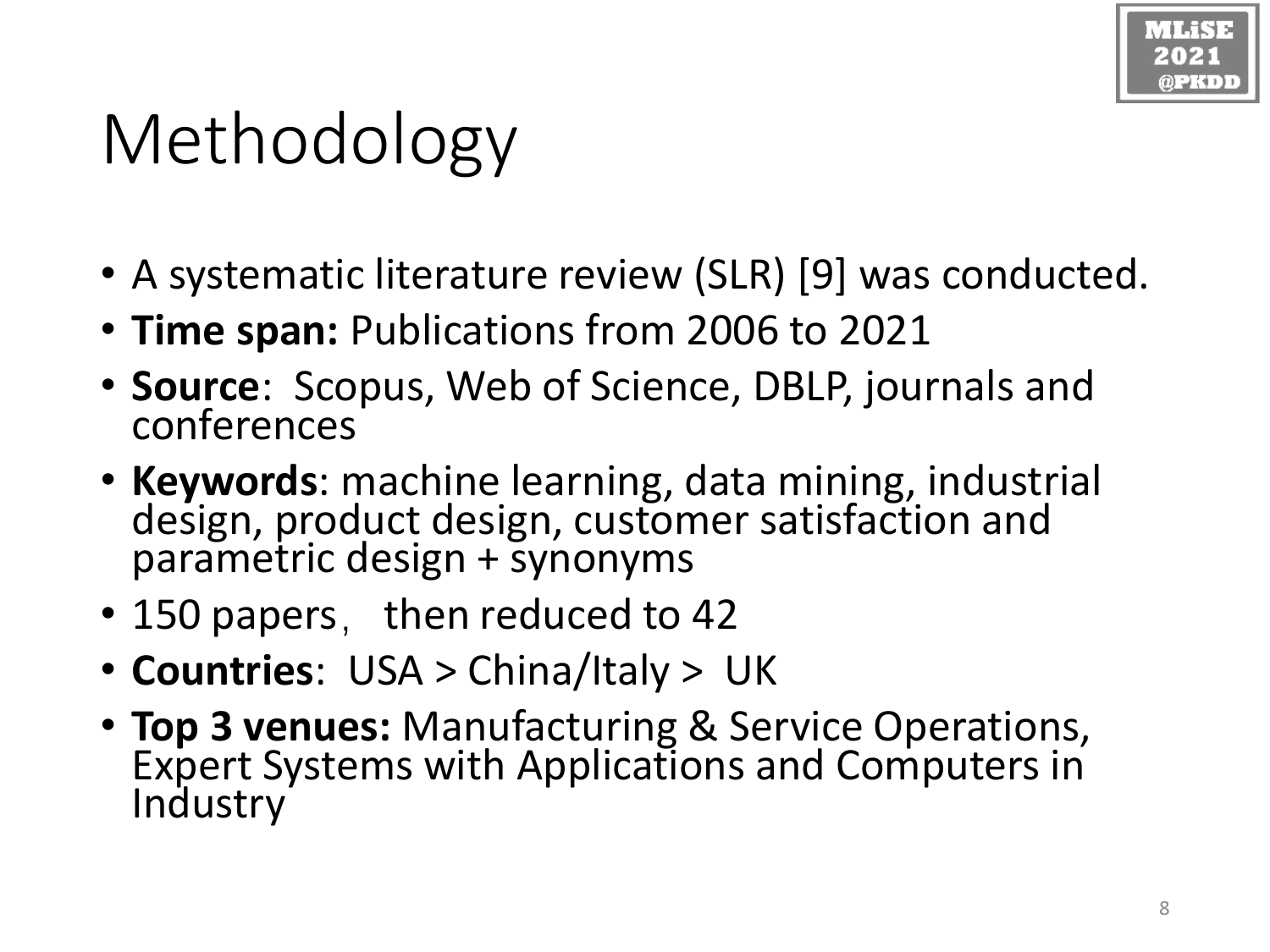### ML in Industrial Design - Data



### Many **data types** can be collected analyzed during development or any stage of product life [25, 28, 45]:

- data about customer demands (e.g. product function, configuration, quality, cost, brand)
- data about customers (e.g. age, education, travel behavior)
- characteristics of a product and competitor products (e.g. size, weight, color, user manual)
- information related to production (e.g. how parts are assembled, a production plan)
- information related to logistics (e.g. inventory information, how the product will be stored and transported)
- information related to product support (e.g. spare part list, service instructions, customer support data)
- customer feedback about a product (e.g. feedback forms, physiological data, audio, video, location)
- information about how a product is used (e.g. usage environment, usage condition, usage time, failure data)
- information about the manufacturing process (e.g. how machines are used and scheduled to produce product units).
- information about orders, customer transactions, and customer support
- $-$  supplier financial data
- sustainability and green practices data
- product inspection results, data about product recycling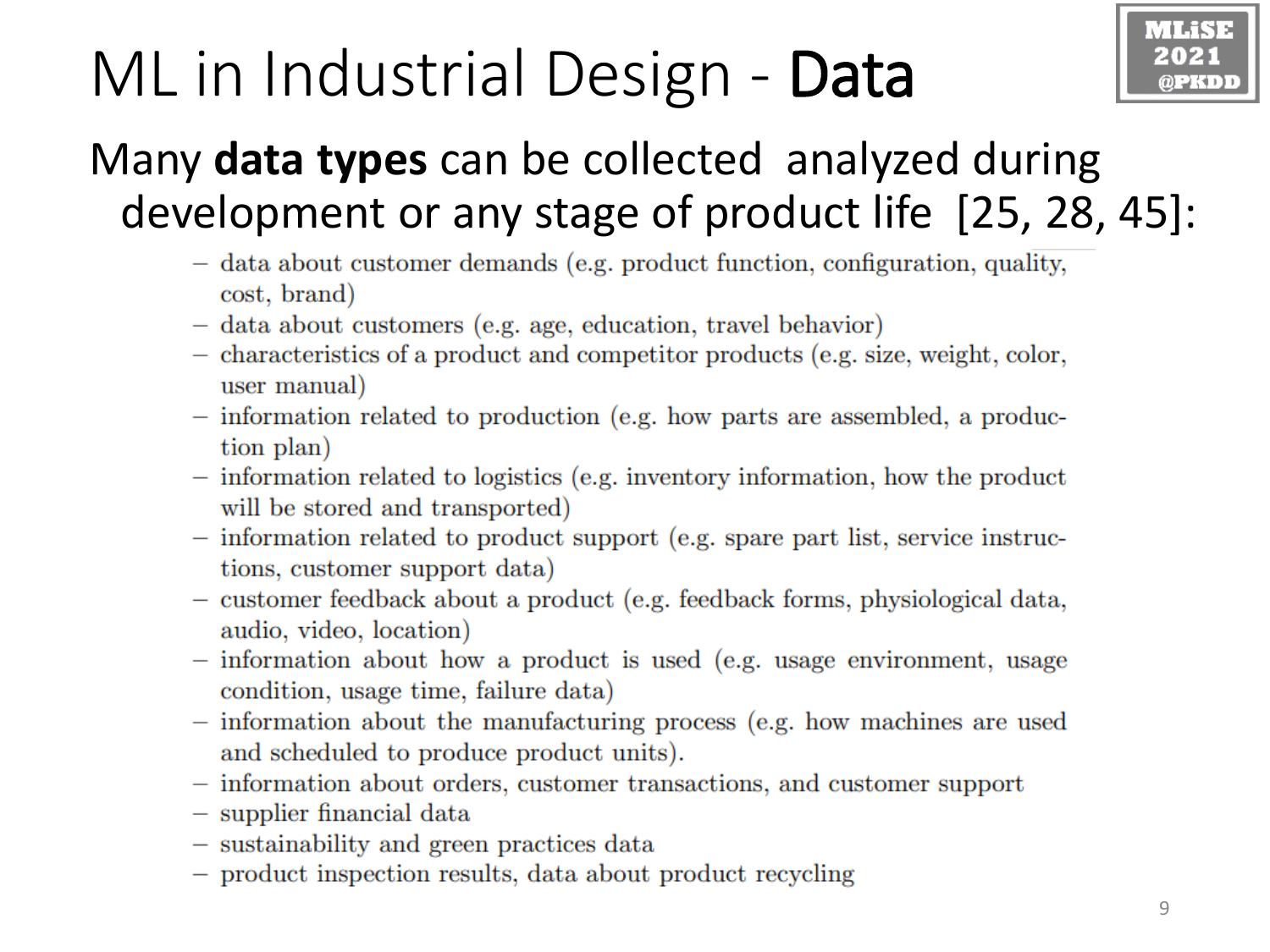

### ML in Industrial Design - Data

#### **Where to get data?**

Several public datasets:

• a **[car design evaluation database](https://archive.ics.uci.edu/ml/datasets/Car+Evaluation)** from the UCI repository for classification of acceptability of a car design. 1728 instances, and 6 attributes of car: buying, maint, doors, persons, boot, and safety.

The target attribute for classification : very good, good, acceptable and unacceptable.

a **[dataset of Amazon customer review of products](https://snap.stanford.edu/data/web-Amazon.html)** with star ratings.

reviews, title and description of products, which products have been purchased together.

18 years of data, and products are categorized by category. Quite interesting and large dataset!

• a **[customer spending dataset](https://archive.ics.uci.edu/ml/datasets/Wholesale+customers)** obtained from a wholesale distributor which indicates how much money each customer spend on different categories of product each year.

Also possible to **get** or **buy data** from **businesses**… etc.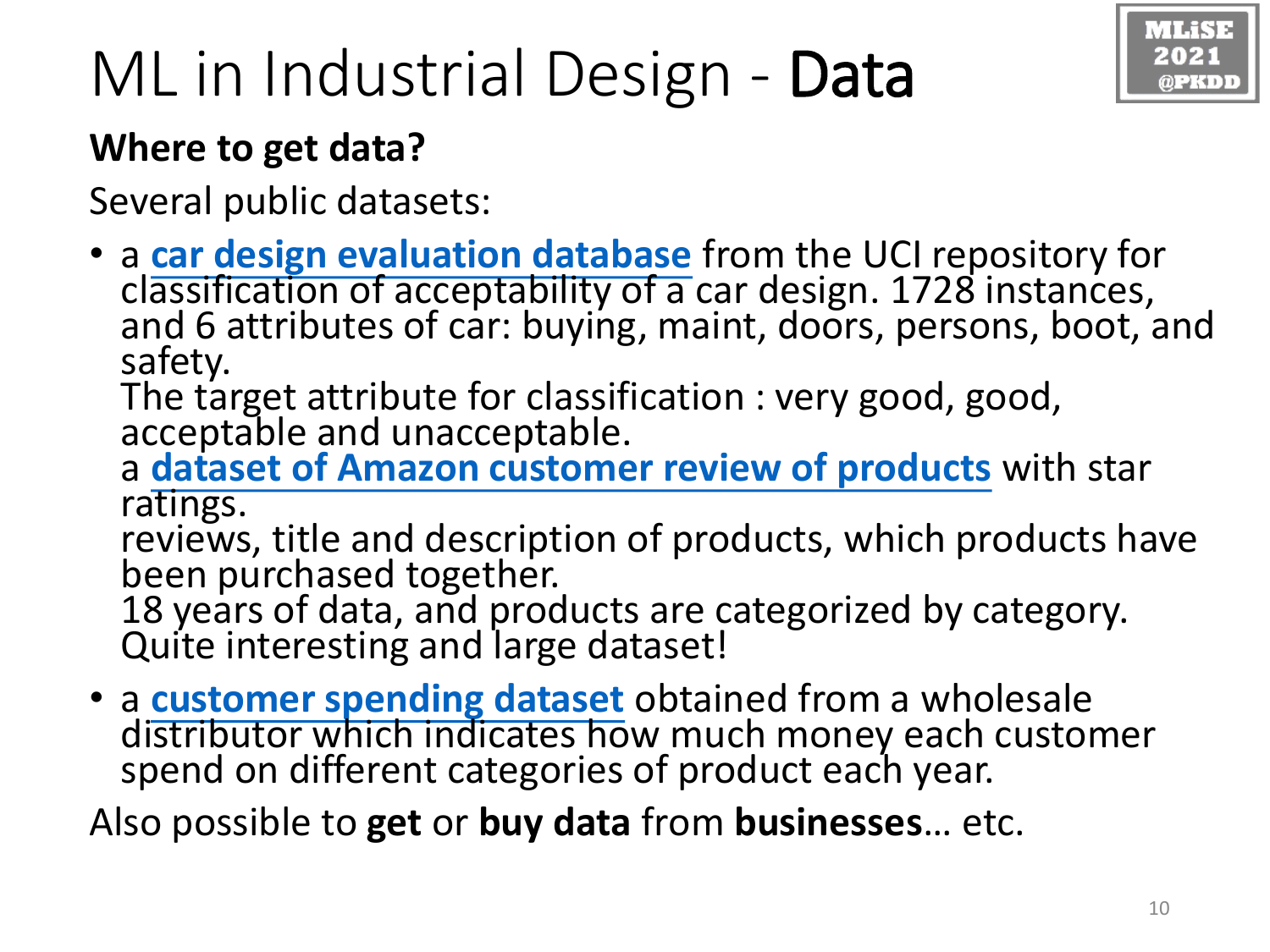

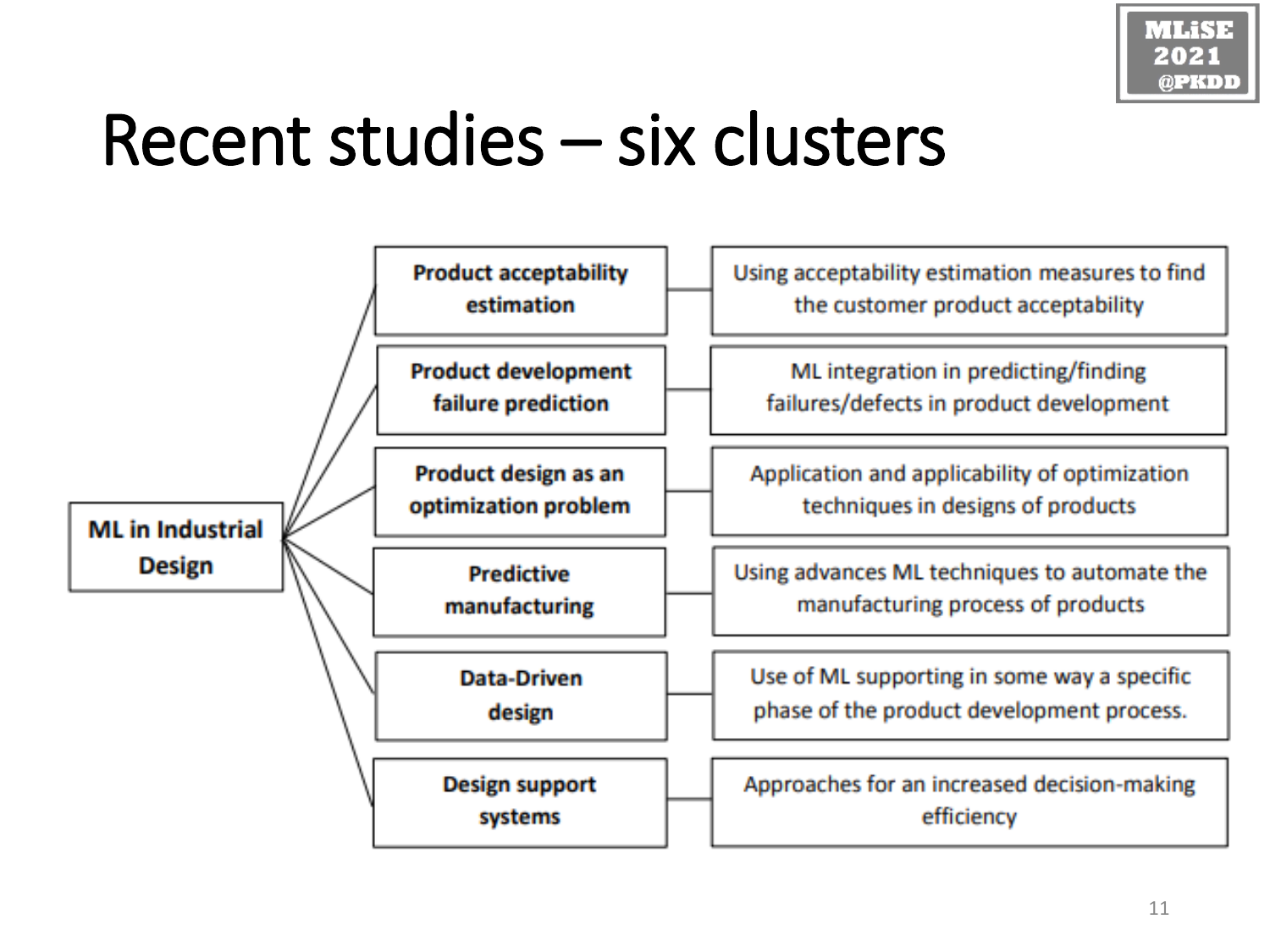

#### **(1) Product acceptability estimation**

- **Goal:** estimating the probability of success (or failure) of products.
- **Garces et al [19]** uses questionnaires and Bayesian network to predict acceptability of products based on its characteristics。
- **Tang et al. [39]** applied genetic algorithms to generate designs. Designs are then evaluated by a neural network trained based on feedback from users about characteristics of products (phone)
- **Luo et al [20]** model to predict acceptability of car designs.

**Limitations**: acceptability is based on user perception, some models not evaluated by designers, …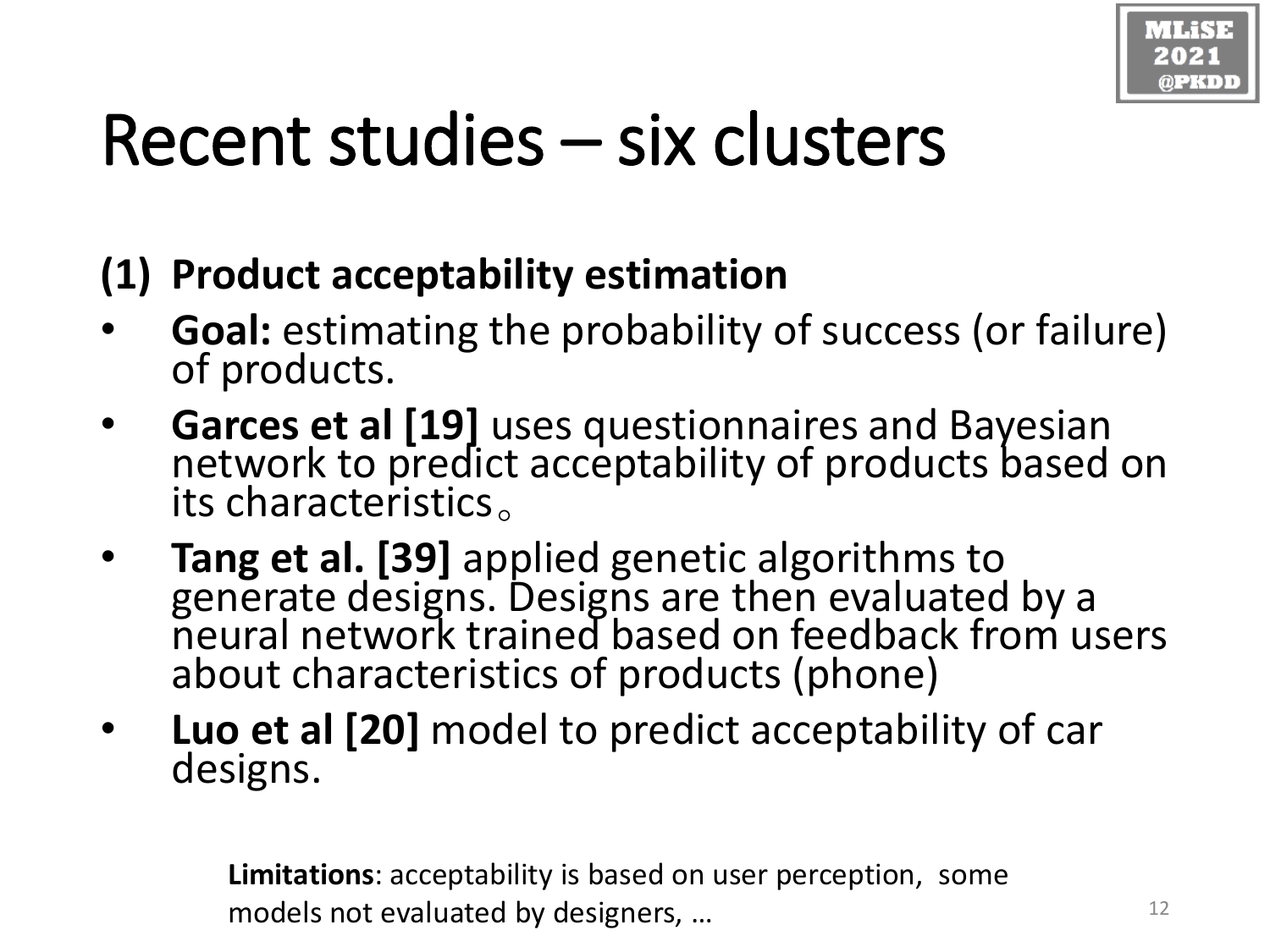

#### **(2) Product development failure prediction**

- **Do et al. [17]** applied a Naïve Bayes classifier to analyze logs to determine causes of product development failure for student projects.
- [**47] and [29]** detect product defects from social media data and online review, respectively. But cannot detect unknown defects.
- **[32]** can predict service-level failures a few weeks earlier and thus alerts the planners/designers.
- [36] for the detection of failures in surface mount devices during production
- [22] integrated statistical inference methods and ML techniques to build a framework for product warranty prediction during product development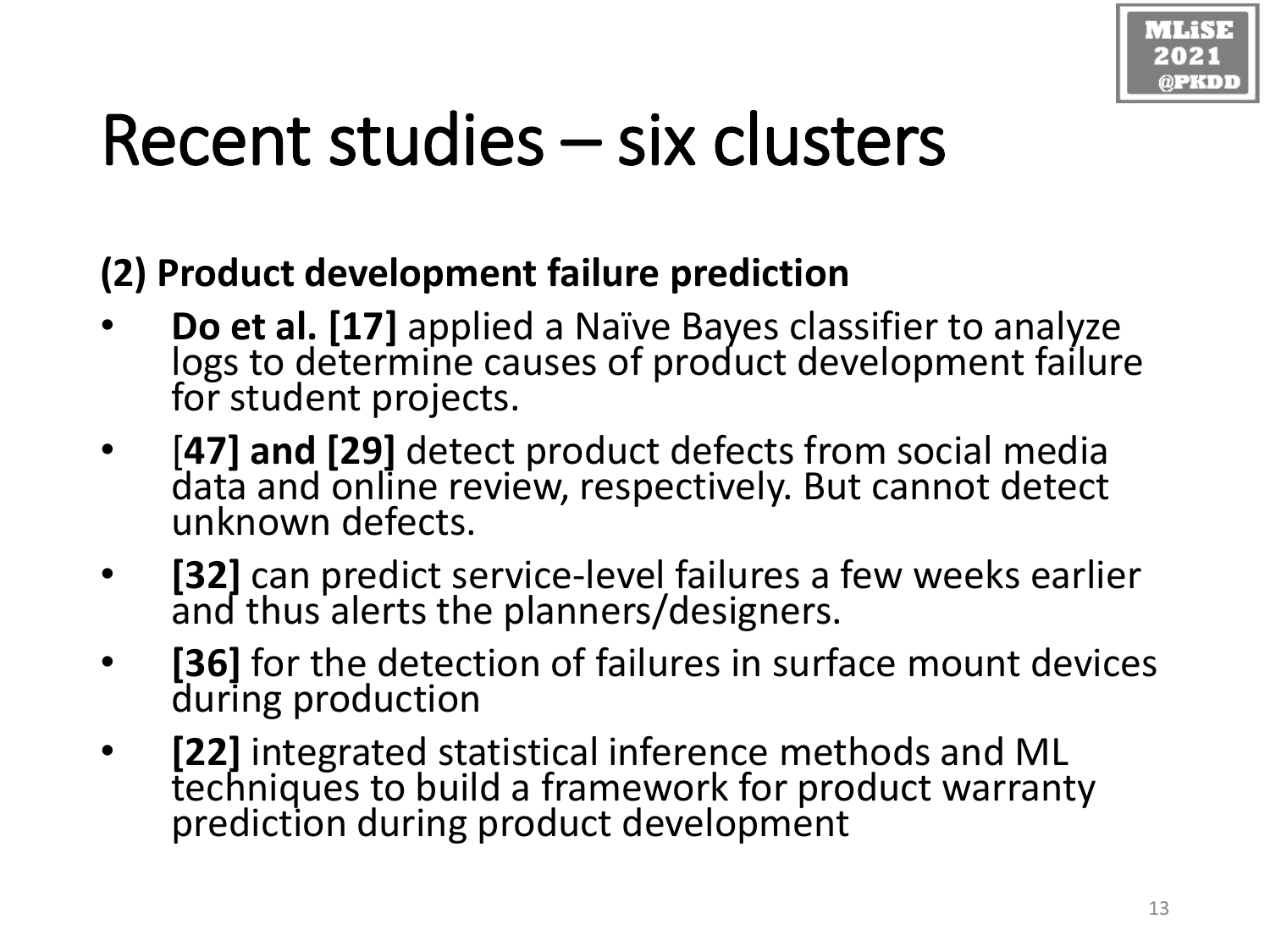

**(3) Product design as an optimization problem** 

- **Shi et al. [34]** presented an optimization framework for product design.
- **[6], [10]** designed efficient methods were developed based on Lagrangian relaxation for the **product line design problems**.
- **Mosavi et al. [33]** considered the design of a product as a problem of finding a design that satisfies multiple objective (constraints), that may be contradictory
- **Tseng & Ganzoury [42]** presented a system to generate design ideas to help designers in the early stages of product design.

• …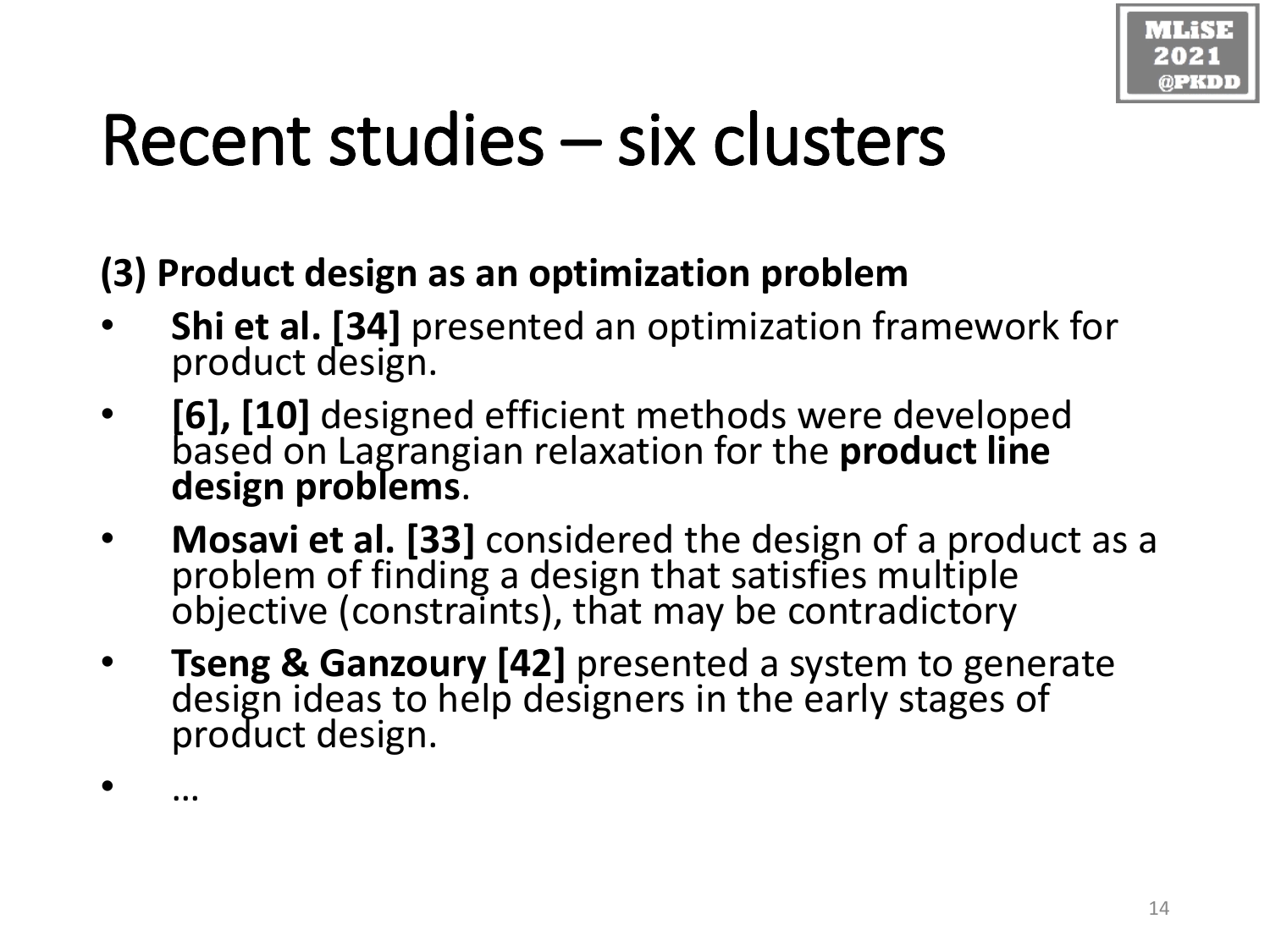

#### **(4) Predictive manufacturing**

- **[27]:** important to predict failure, plan maintenance to reduce costs by monitoring the performance and current condition of machines.
- **Han & Chi [21]** predicted the CNC tool wear compensation offset value by using the support vector regression + other methods
- **Susto et al. [38]** presented a multiple classifier ML methodology
- **Khan et al. [23]** recently proposed a manufacturing analytics model to predict failures in the production process in heterogeneous streams of data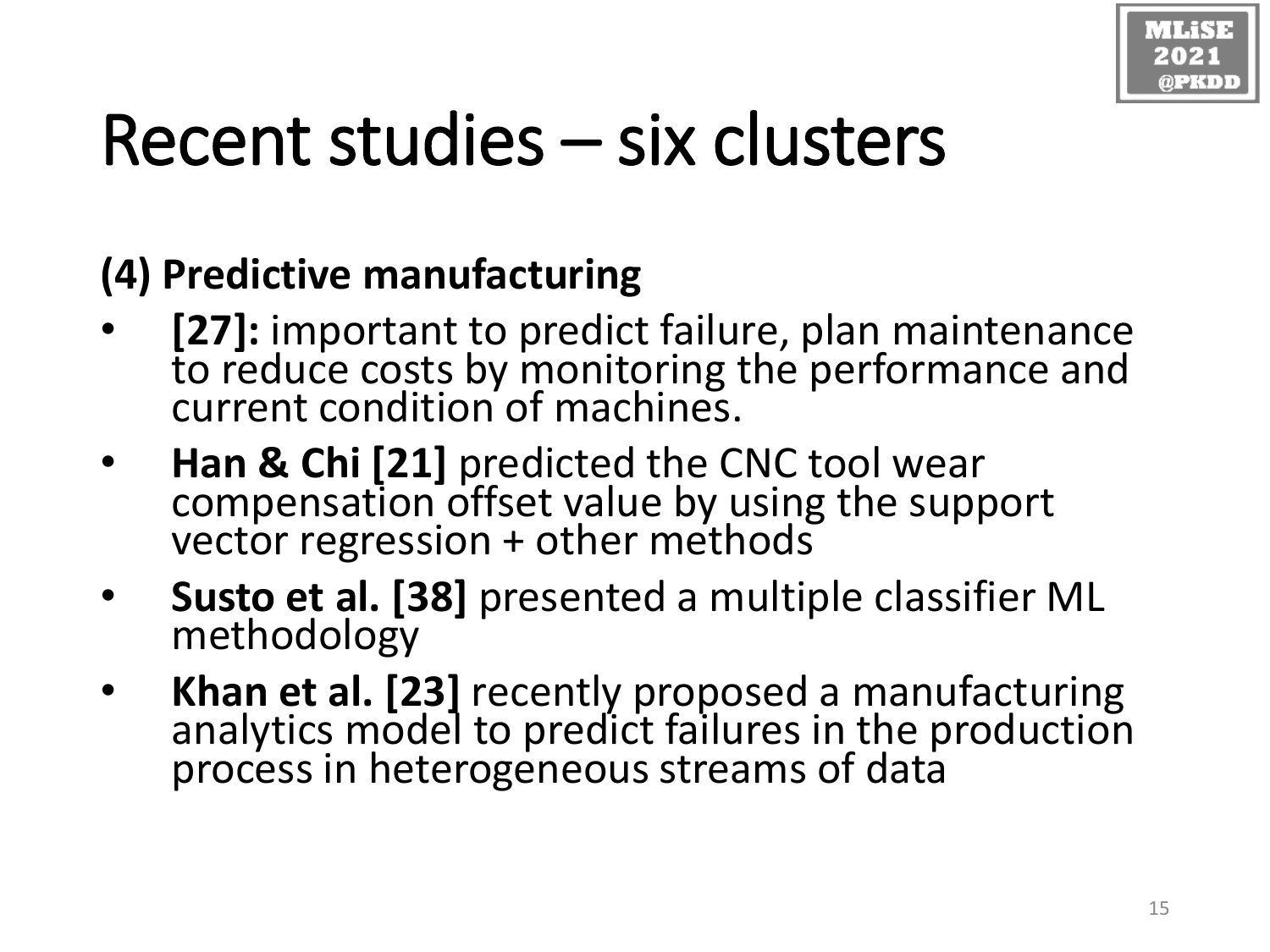

#### **(5) Data-driven design**

- **[8]** investigated the definitions, uses, and application of data-driven design (DDD) in the concept development process.
- **Fuge et al. [18]** applied machine learning algorithms in recommending design methods taken from the HCD Connect online community.
- **[11], [43]** provided conceptual frameworks to understand the design and innovation in the age of digitization, and their impact on the world of design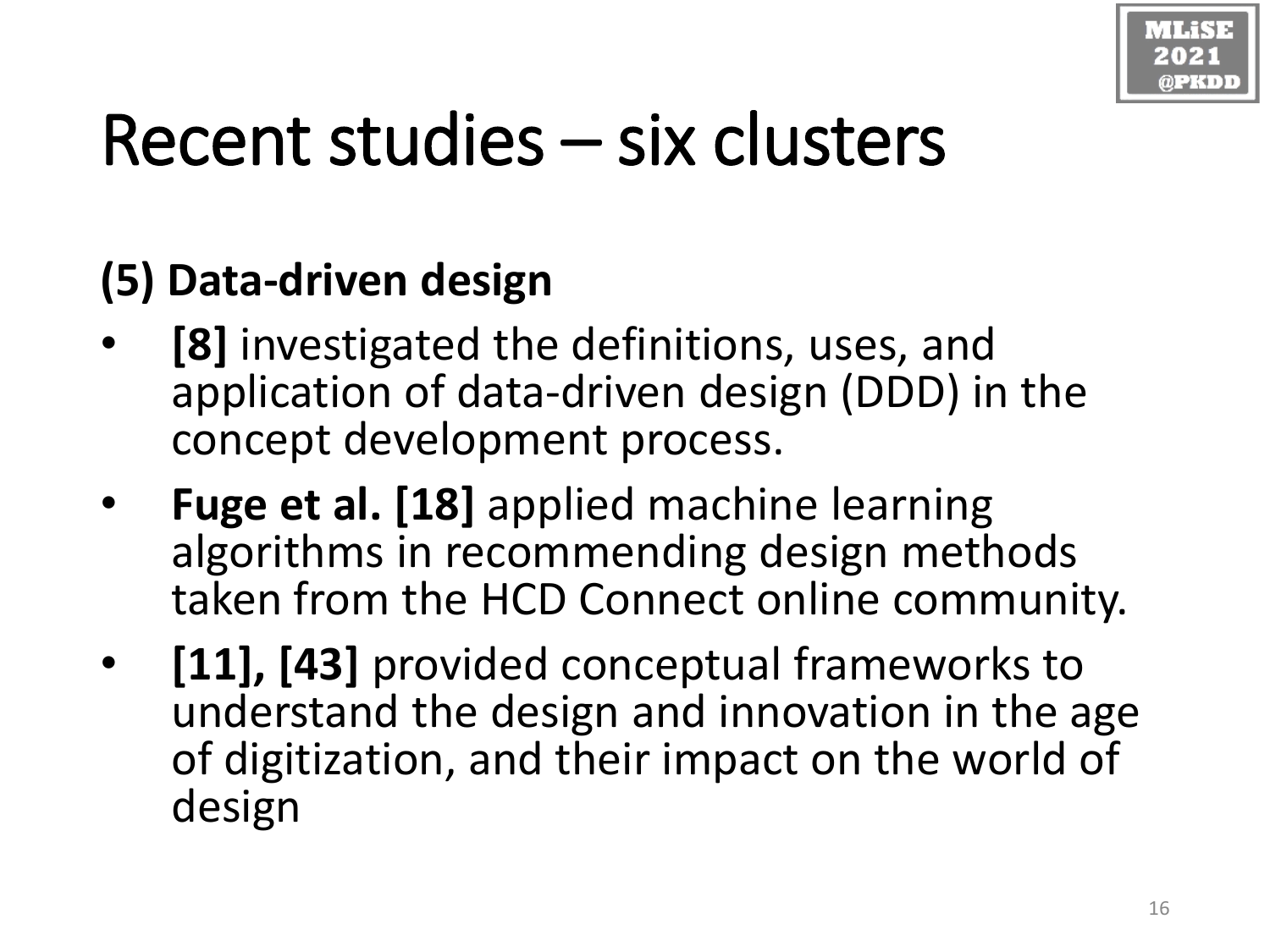

### **(6) Design support system**

- [12] proposed an integrated decision support system (iDSS) to support new product development and help companies in making reliable decisions on new product development.
- **Bedkowski et al. [4]** designed a mobile robot that can provide real-time help for spatial design.
- **[5]** extends the mobile robot [4] to perform qualitative reasoning in the security domain and for spatial design support.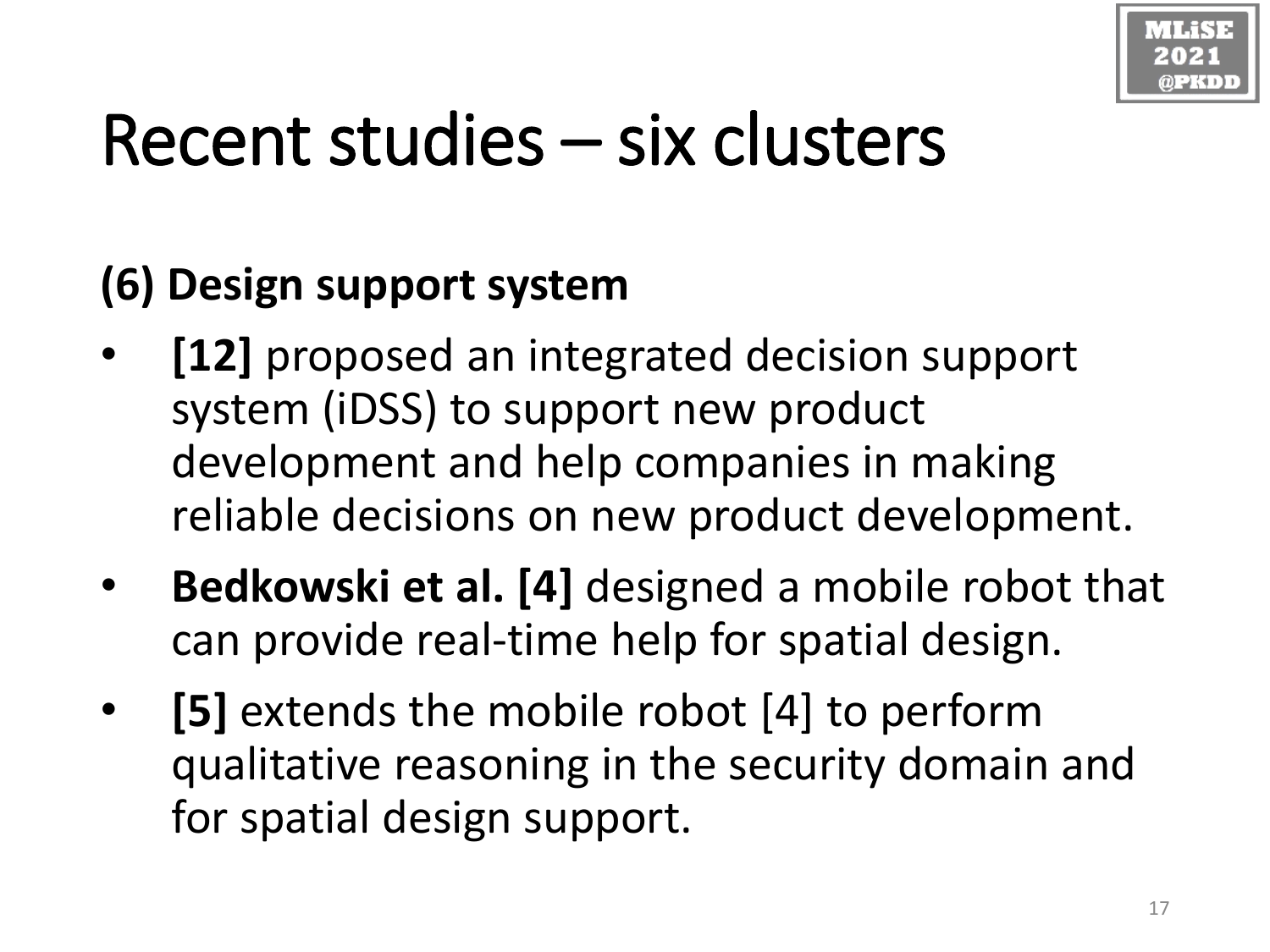

### Research opportunities

Analyzing how user think or react to products. This can be done using data collected through sensors, EEG signals, text, feedback forms, etc. A promising topic is to study the influence of emotions on customer satisfaction for products/designs, as well as other reactions such as confusion, motivation and why they occur.

Analyzing how users utilize a product. This can be studied using ML techniques, and by using cognitive models to explain customer behavior. For example, aspects related to spatial cognition such as spatial representations and spatial reasoning can be evaluated. This could be relevant for evaluating the behavior of users in virtual environments, or how user manipulate objects.

Analyzing the user wants and needs. ML can be used to analyze customer reviews from websites and other data. This can allows to analyze/ understand/ predict sale data of similar products or characteristics.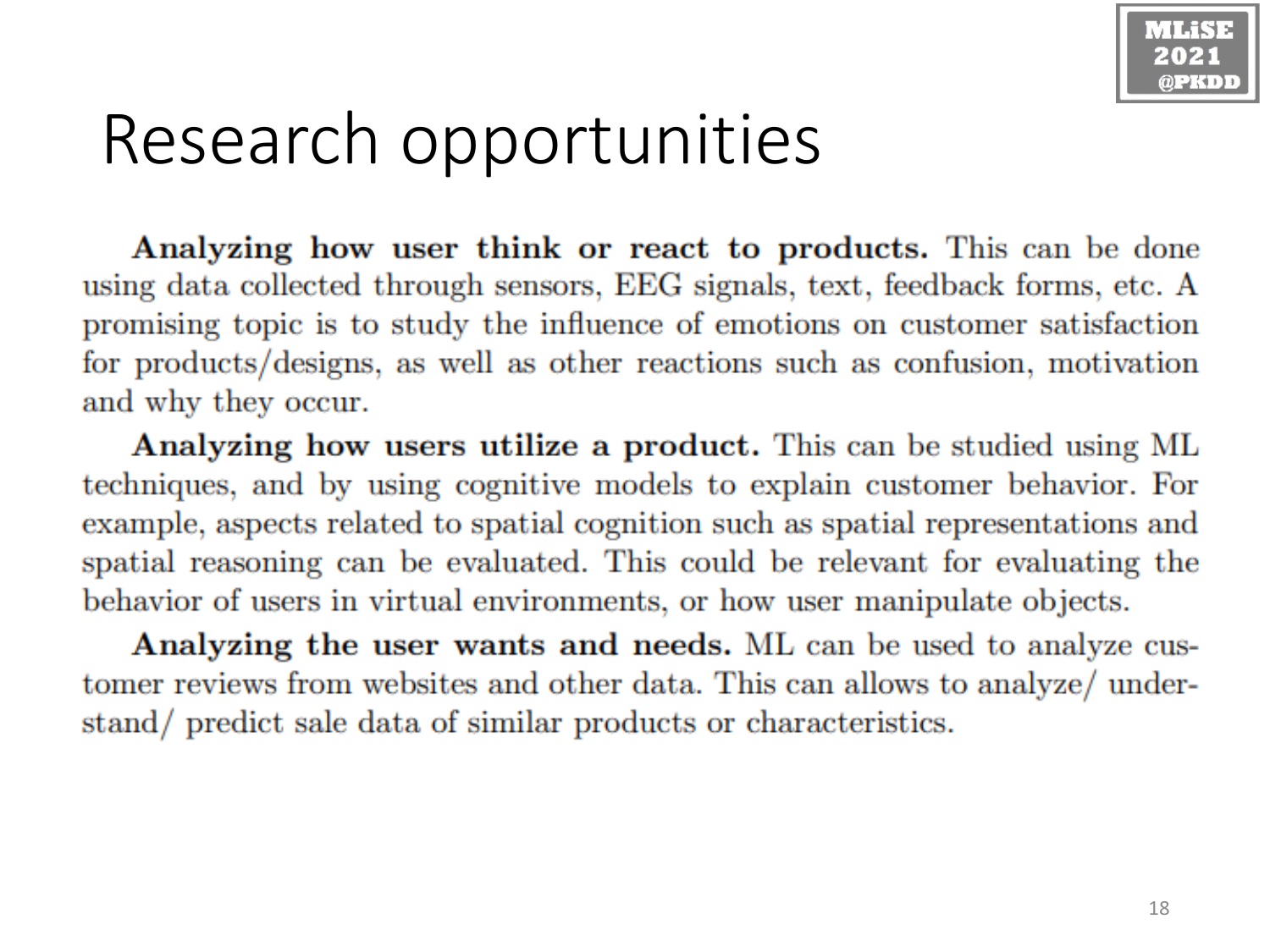### Research opportunities

Analyzing how persons behave as customers. Some interesting tasks are to predict the return on investment, predict which customer will buy a product, and modelling customer buying behavior.

Analyzing data to improve the manufacturing processes. Various data may be analyzed such as data from equipment management, fault detection, inspection data and quality monitoring.

**Analyzing data about suppliers.** Data about the performance of suppliers can be modelled as well as other aspects.

Discovering and analyzing customers interest from online data: Customers use social media platforms such as Facebook and Twitter to share their opinions. Moreover, companies now store the customers inquires, suggestions, feedbacks and complaints in a database. ML can be used on such online dataset to infer customers interest related to specific products.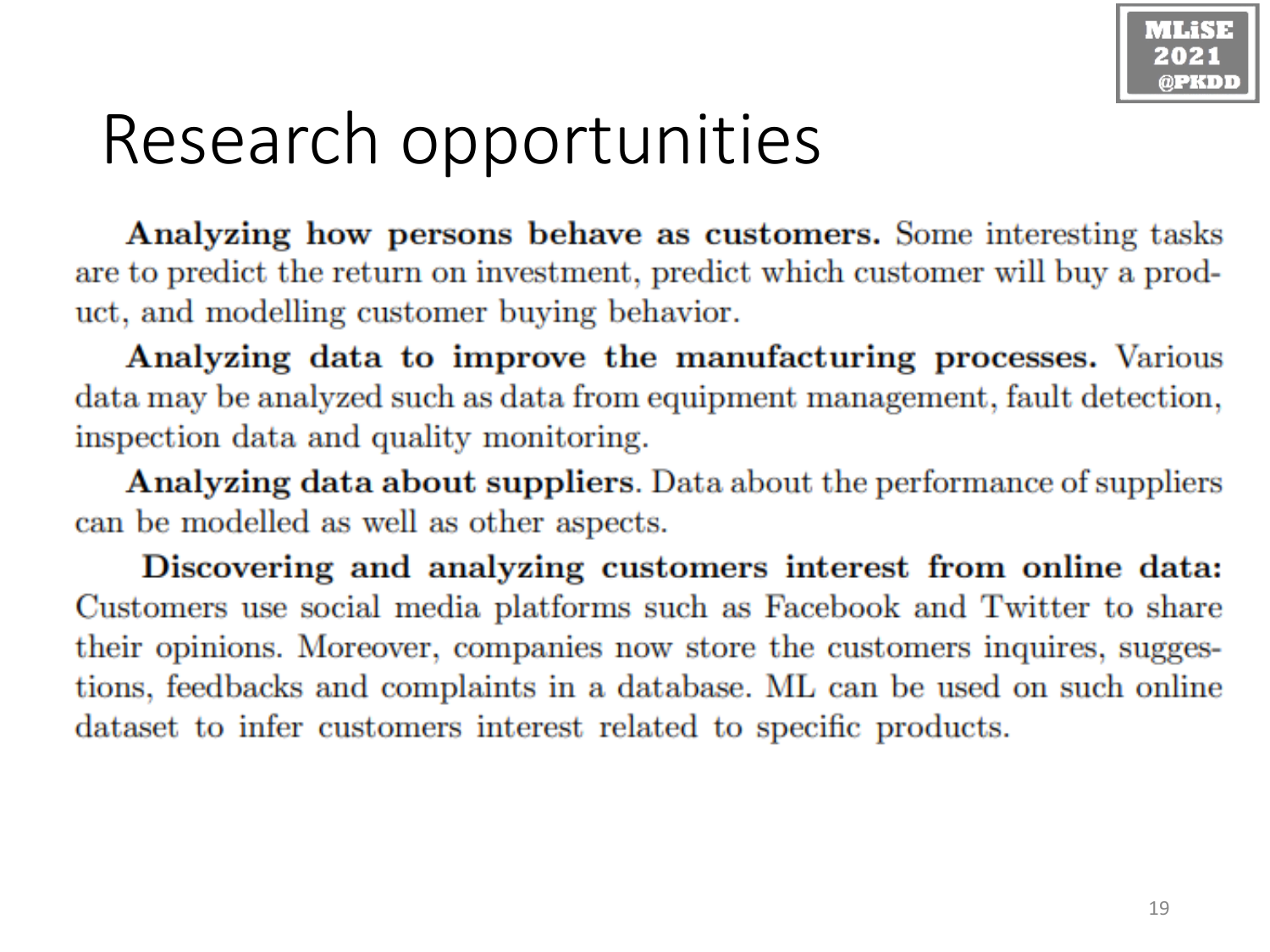### Research opportunities

Automating Design practices. Most design practices depend on human decision-making and is a labor-intensive activity. ML techniques such as supervised, unsupervised and reinforcement learning can be used to automate design practices. Moreover, abstract design patterns can be identified with pattern mining that can be applied in the object generation process. Automatic creation and adaptation of design models can increase designers creativity through suggestions of appropriate object shapes. Automation of time-consuming routine tasks will also save time.

Handling specific product types and development processes. In this document the term "product" was used to denote any type of products. But for specific types of products, different research challenges are raised. For example, if we loosen the definition of product to consider a virtual environment or mobile phone application as a product, then techniques for evaluating these products may be different from those used for other products, and other challenges may be faced such as the importance of handling spatial designs. Different challenges may also arise by considering various development processes such as: assembleto-order, make-to-order and store-to-order [25].

**Intelligent design systems.** Another interesting possibility for research is to use the product evaluation techniques to build intelligent design systems. In ML, data is analyzed for two purposes: understanding the past, and predicting the future. This can lead to some interesting research opportunities such as

20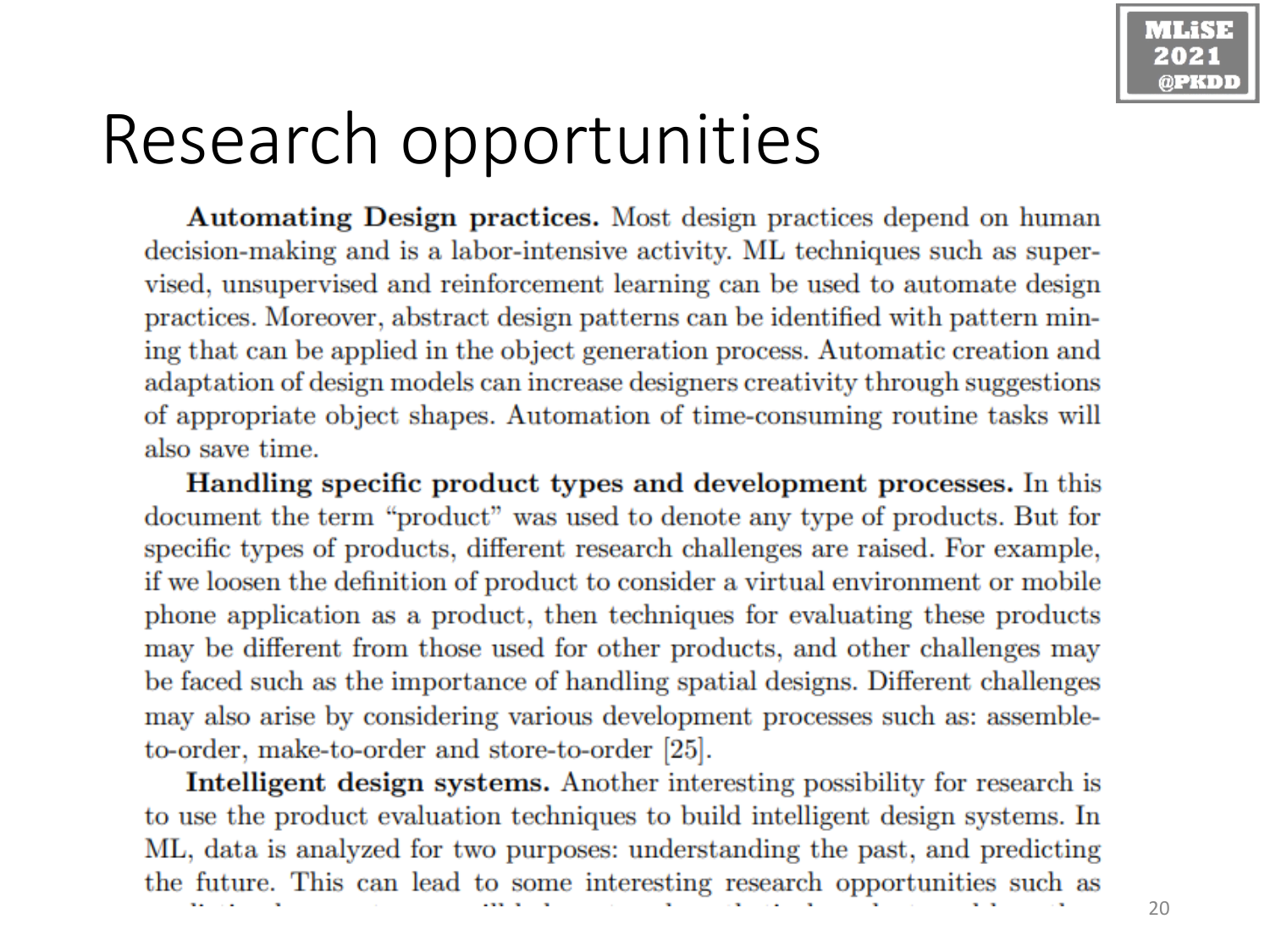

# What kind of expertise is required?

- ML and Statistics,
- Design, Sentiment analysis,
- Opinion mining,
- Text mining,
- Planning/Scheduling,
- Cognitive modeling and User modeling (to better understand the user),
- Human Computer Interactions,
- Marketing,
- Manufacturing (inventory management, suppliers, delivery, cost and feasibility constraints, etc.),
- data collection